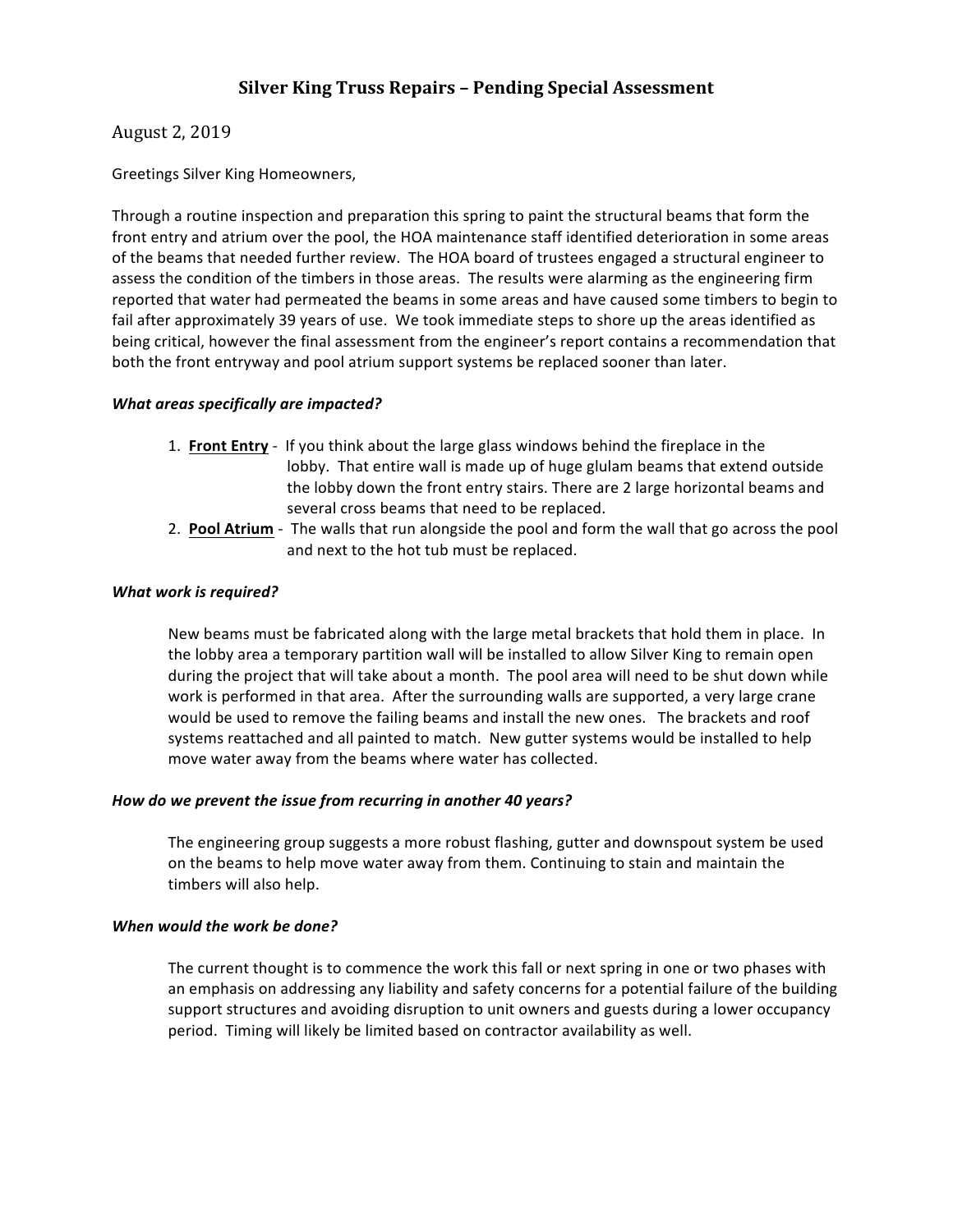#### *How much will it cost?*

The engineering report included some preliminary estimates that range from \$1.4M to \$1.7M. Doing the work in more than one phase would increase the estimated costs. The HOA is working with local banks to see about terms for a loan to be paid by special assessments. Special assessments are assigned by unit ownership allocation. See the table at this end of this letter that illustrates the anticipated average costs per unit.

## **What are the next steps?**

1. First, we need to clarify ownership allocation changes discussed at the last HOA meeting. A new independent measurement report has been created that will be shared with all unit owners, presented by the board to be ratified by the owners. A separate communication will be sent on that project.

2. The HOA will confirm funding options for a loan to do the proposed work to address the structural beams using the expandable parcel as collateral.

3. The HOA to secure competitive bids for all required work to confirm costs.

4. Confirm the availability and timing of contractors to do the work to help determine if work is done in one or two phases.

5. A special assessment to be put in place to repay a bank loan if one can be secured.

It is important that this work be done as soon as possible address liability and safety concerns raised in the engineer's report.

Below is a photo of the front entry beam that is failing and example of the shoring up that has taken place.